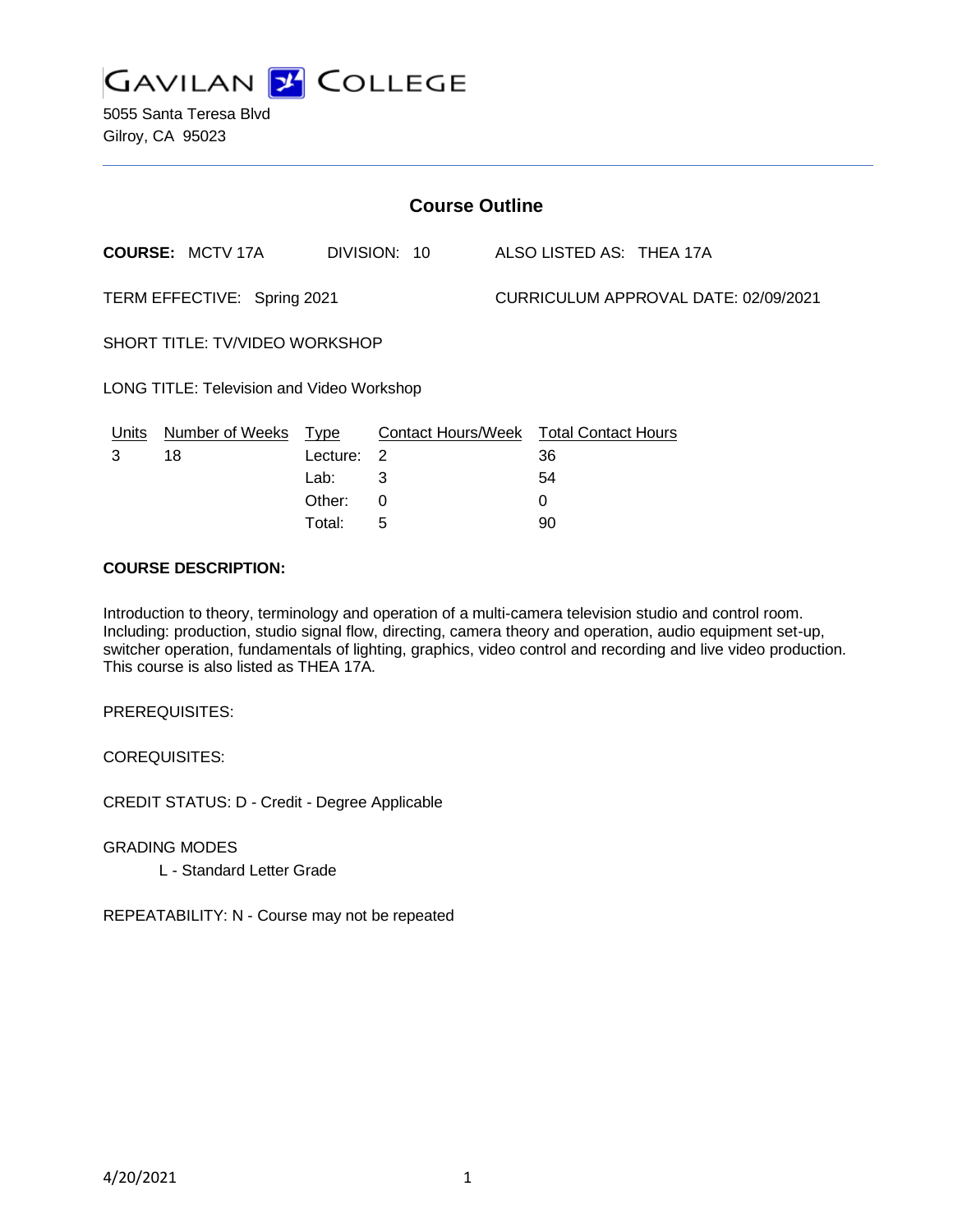SCHEDULE TYPES:

- 02 Lecture and/or discussion
- 03 Lecture/Laboratory
- 04 Laboratory/Studio/Activity
- 047 Laboratory LEH 0.7
- 05 Hybrid
- 71 Dist. Ed Internet Simultaneous
- 72 Dist. Ed Internet Delayed
- 73 Dist. Ed Internet Delayed LAB
- 737 Dist. Ed Internet LAB-LEH 0.7

## **STUDENT LEARNING OUTCOMES:**

1. Identify and use specific television studio and control room terms, equipment, and processes. Measure of assessment: Quizzes, journal and oral presentation, Studio production projects Year assessed, or planned year of assessment: 2019

2. Use and explain standard script formats and rundowns for Television Studio Productions Measure of assessment: Weekly lab productions, journal entry, quizzes Year assessed, or planned year of assessment: 2019

3. Manage and organize fundamental details for a studio production taping: live or live to tape. Measure of assessment: Weekly practical lab production, journal entry, oral discussions, practical tests. Year assessed, or planned year of assessment: 2019

4. Plan and participate in a video production crew in a studio or control room. Measure of assessment: Studio Production projects, journal entry, oral critique/discussion,

# **CONTENT, STUDENT PERFORMANCE OBJECTIVES, OUT-OF-CLASS ASSIGNMENTS**

Curriculum Approval Date: 02/09/2021 **DE MODIFICATION ONLY** WEEK 1 5 HOURS Orientation to Television Studio operations and processes Techniques & Disciplines of a television crew: Below the Line and above the line roles and responsibilities. Television Production Approaches and standards. Identify and Describe excellent production values in television programming. -Objectives: Use television industry terminology. Recognize the roles and responsibilities of television production personnel. Employ and describe safety standards using studio or field cameras. Recognize the process of small format television production. Articulate elements of television production excellence. -Assignments: Read corresponding Chapters as required. Research current television programming. Journal Entry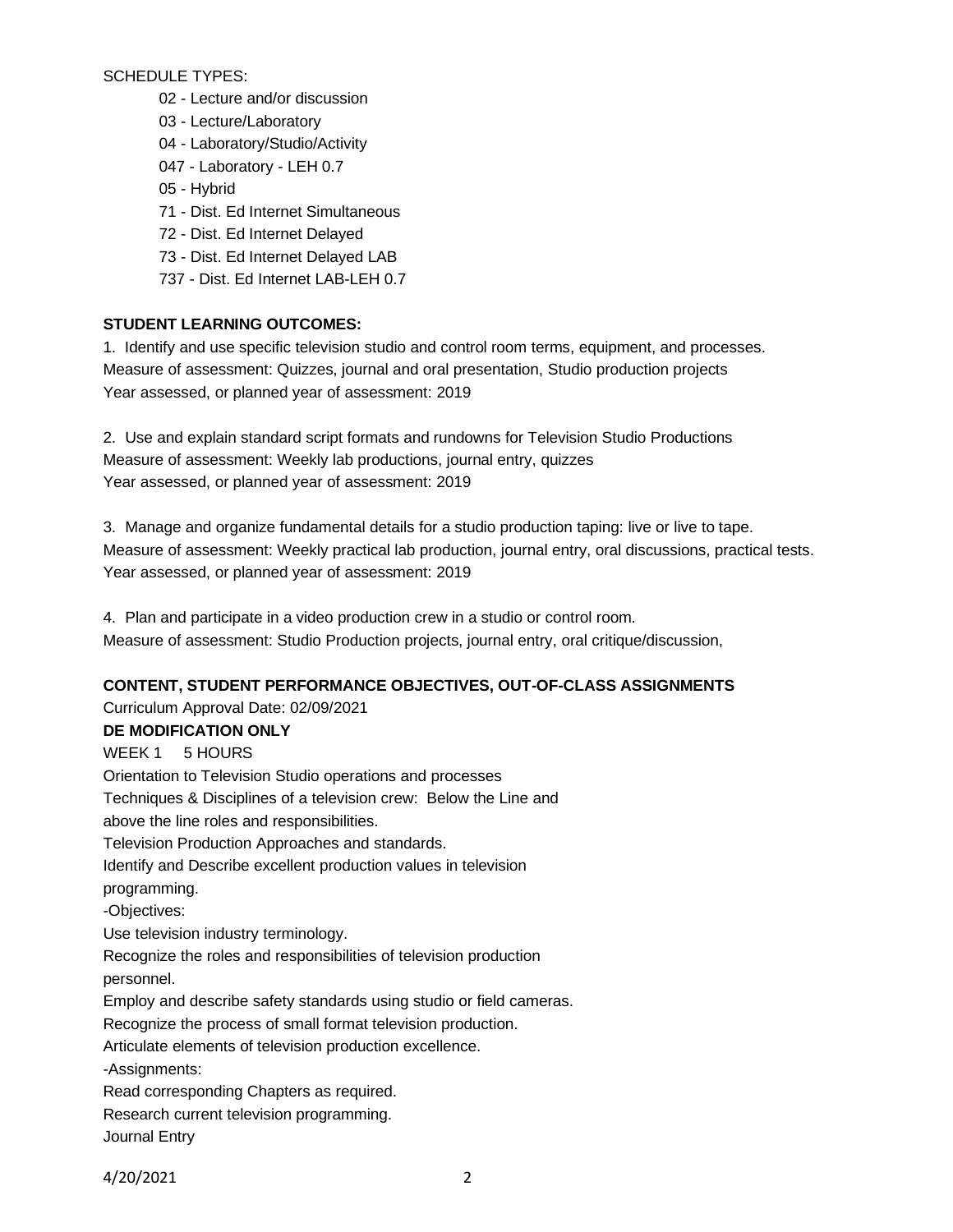Begin television viewing diary. Review notes. Write a description of excellence in television programming. WEEK 2 5 HOURS The Television production studio and the Crew Introduction to the technology involved in the production process. The Audio system: Signal Flow and Technical Control Audio Equipment Creative Production Techniques Taping an in studio interview. -Objectives: Use and describe equipment operations in a studio control room. Identify and use studio and field cameras. Define and use audio equipment for playback and recording. Use and apply a microphone. Operate effectively on a production team. -Assignment: Read corresponding Chapters as required. Review notes. Journal Entry Continue television viewing diary. WEEK 3 5 HOURS TV Lighting Equipment, Studio Lighting & Camera Techniques Flat & Cameo Lighting: Three point lighting: Key, fill & backlighting Camera Operations and Production Techniques The Role of the Floor Director -Objectives: Use and Describe lighting for a variety of television scenarios. Identify and use camera movements for studio production. Employ the rule of thirds in framing. Use and employ hand and arm signals as a floor director. -Assignment: Read corresponding Chapters as required. Review notes and practice hand and arm signals. Journal Entry

Continue television viewing diary and critiques.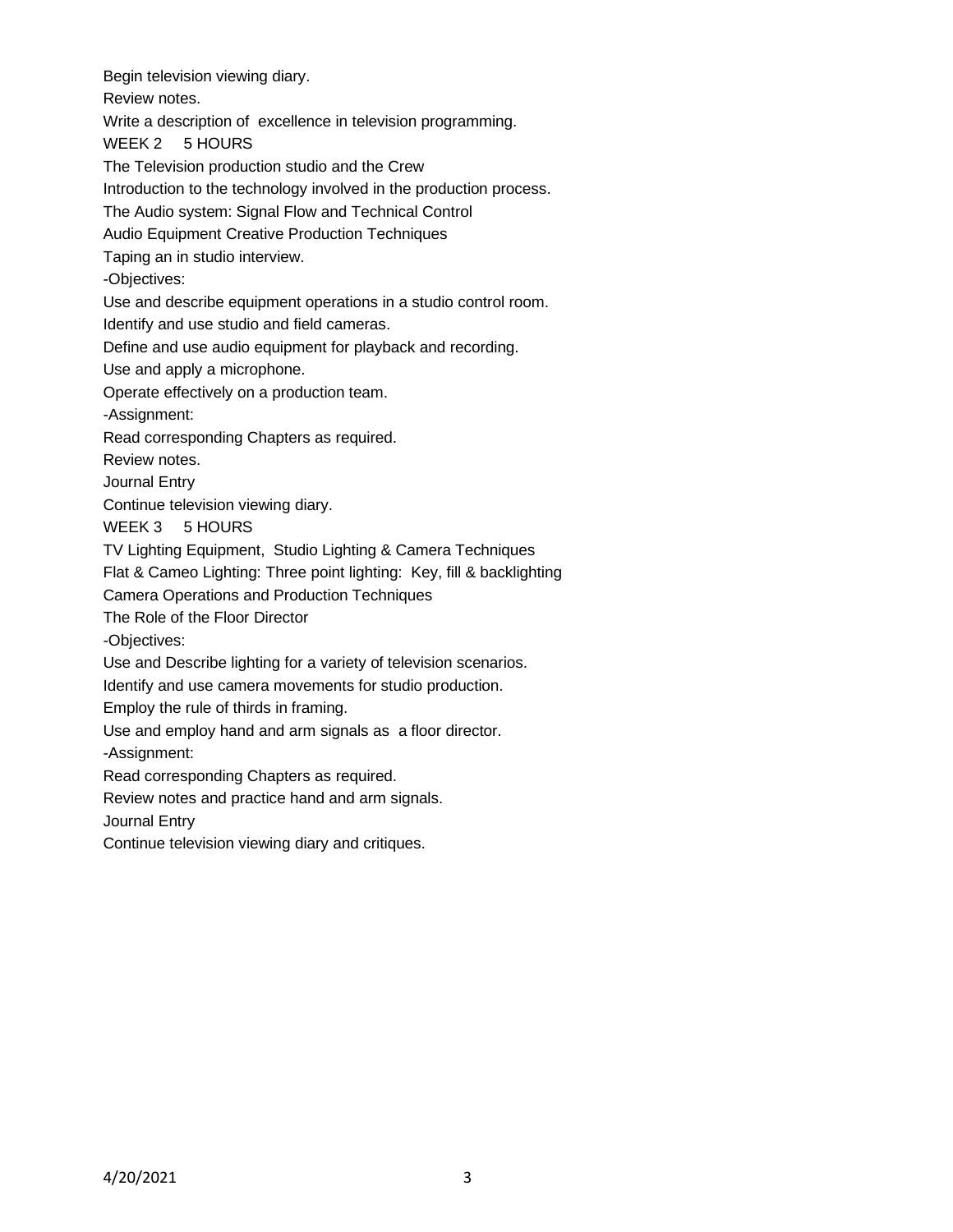# WEEK 4 5 HOURS

Control Room operations: Image control The switcher: Disciplines of the Technical Director, tape operator, character generator and teleprompter Objectives: Use and identify: Camera monitors, program and preview. Describe and employ a basic television switcher. Use and format a teleprompter. Describe and input a tape recorder and character generator. Perform the role of the Technical director. Identify and use a character generator. Assignments: Read corresponding Chapters. Review handouts and notes. Prepare for test. Design a graphic for the character generator. Write a public service announcement for the teleprompter. WEEK 5 5 HOURS Pre-production planning a Live to Tape program Scripting and rundown for a live to tape interview, Talk Show or New segment. Objectives: -Practice script writing formats. Write a treatment for a television segment. Write a two-column script. -Assignments: Read corresponding Chapters Review handouts and notes. Write a treatment for a PSA or commercial. Journal entries. WEEK 6,7 10 HOURS Project #1: Write and produce a 60 second commercial or PSA -Objectives: Write a script for production. Perform as a member of a production crew. Apply knowledge and demonstrate confidence in setting up light, audio, cameras and directing talent during a scripted production. -Assignment: Read corresponding Chapters. Review handouts and notes. Write an evaluation of the completed project.

Write a treatment for project #2.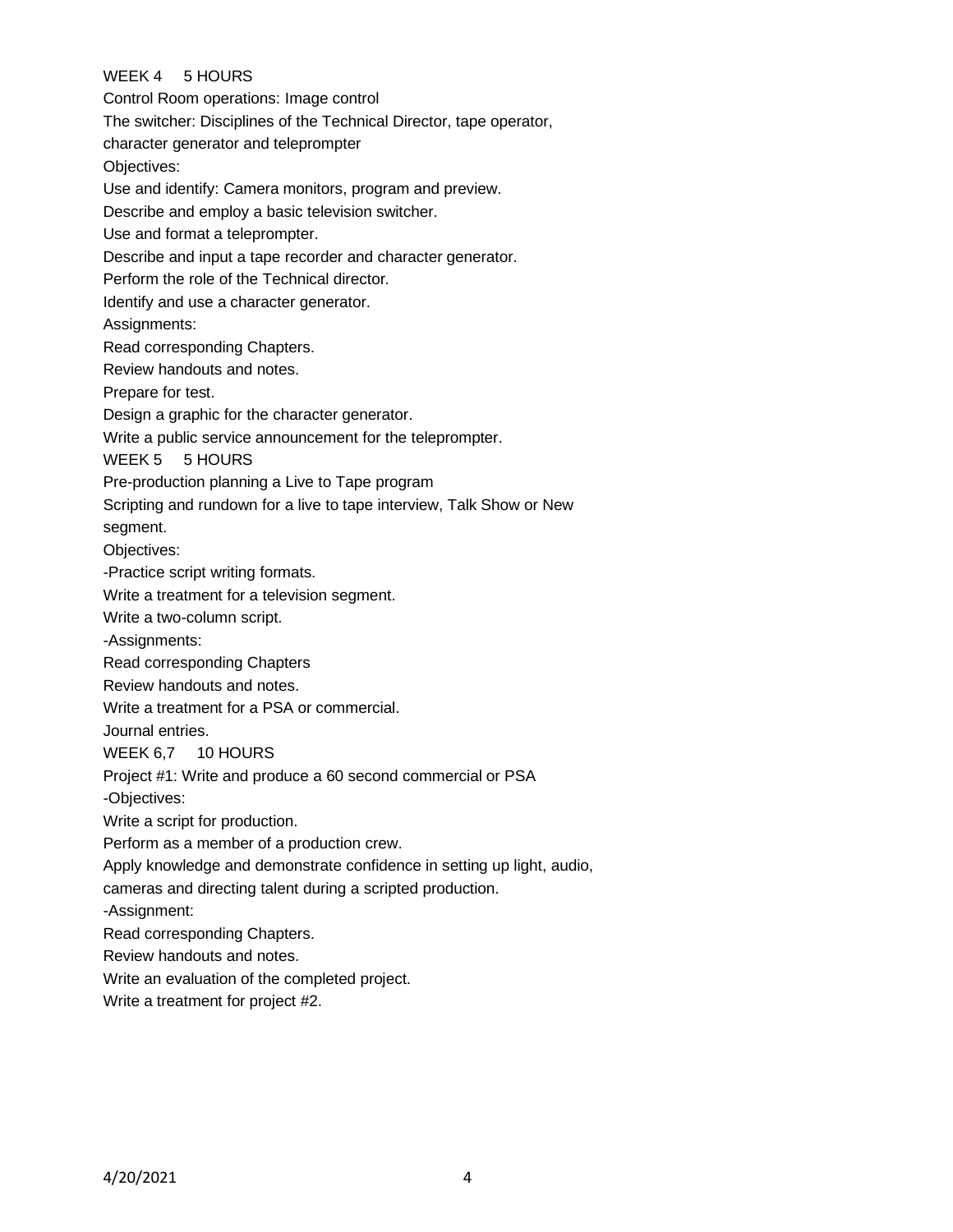WEEK 8,9,10 15 HOURS Project #2: Writing and Directing a Talk or New Show Producing "live to tape" Objectives: Write an original script or rundown. Operate skillfully in the capacity of a crew member on a live taping. Demonstrate comprehension of video production techniques in a variety of assigned roles on the studio floor or control room. -Assignment: Read corresponding Chapters. Review handouts and notes. Read treatments as assigned Write script as assigned. Meet with production team members. Journal Entry. WEEK 11,12,13 15 HOURS Project #3: Documentary Programming and Field Production Participation in a field production/ location project. Use post production to create a completed project. -Objectives: Employ and use a site survey for a location shoot. Use performance releases. Schedule a production crew for a location shoot. -Assignment: Read handouts and notes. Read corresponding chapters. Write script as assigned. Write a post evaluation of previous project. Make journal entries. Complete editing of project for class evaluation and feedback. Write treatment for final project WEEK 14,15,16 15 HOURS Pre-production, production and post-production of final video workshop project. Participation and production of an ensemble project. Objectives: Demonstrate confidence and skill in using studio production equipment and controls. Integrate post production technology to complete a final project. Employ the highest production values in completing a video project. Assignments: Write script as required Review handouts and notes. Write evaluation of previous project. Journal entries Complete television programming critiques.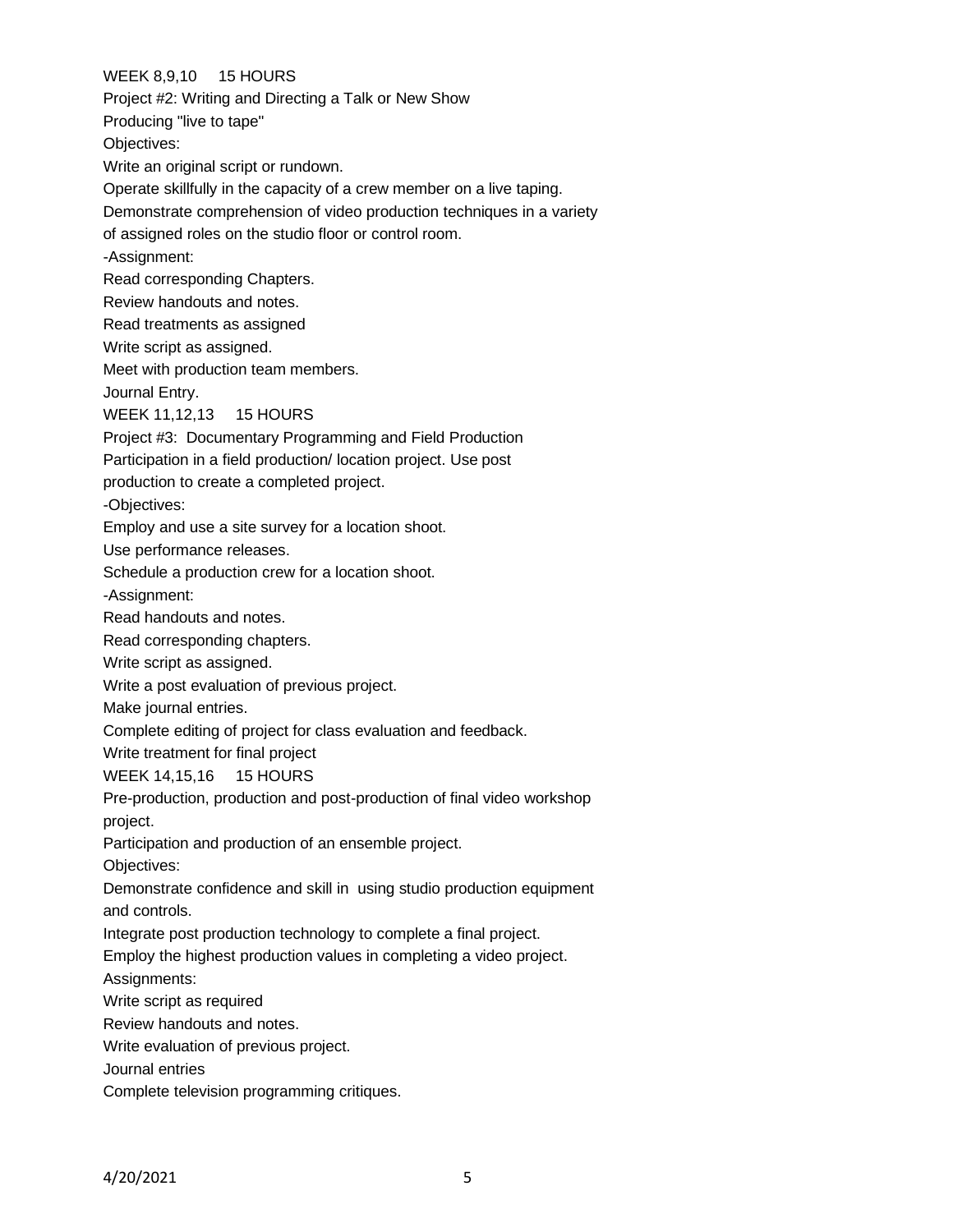# WEEK 17 5 HOURS

Final Project Festival: Review and critique all final projects. -Objectives: Employ television terminology correctly in evaluating project. Demonstrate confidence and skill in operating television equipment and controls. Use the highest production values in creating a video project. -Assignments: Write a final project evaluation. Review notes and handouts. Review chapters. Complete entries in journal. WEEK 18 2 HOURS Final Examination Included in "Content".

### **METHODS OF INSTRUCTION:**

Lecture demonstration. Class discussion and "hands on" participation in studio or remote production projects. Viewing and critical evaluation of existing television and video programming.

#### **OUT OF CLASS ASSIGNMENTS:**

Required Outside Hours: 72 Assignment Description: Create video projects in and out of the TV studio.

#### **METHODS OF EVALUATION:**

Writing assignments Percent of total grade: 40.00 % 40% - 45% Written homework; Term papers; Other: Critiques, scripts and journal Skill demonstrations Percent of total grade: 55.00 % 55% - 60% Class performance; Other: Video projects, operating TV equipment & controls

### **REPRESENTATIVE TEXTBOOKS:**

Required Representative Textbooks Phillip L. Harris. Required: , Production & Broadcast Journalism. New York: Goodheart Willcox Pub,2011. ISBN: 978-1605253510 Reading Level of Text, Grade: 13 Verified by: Grant Richards